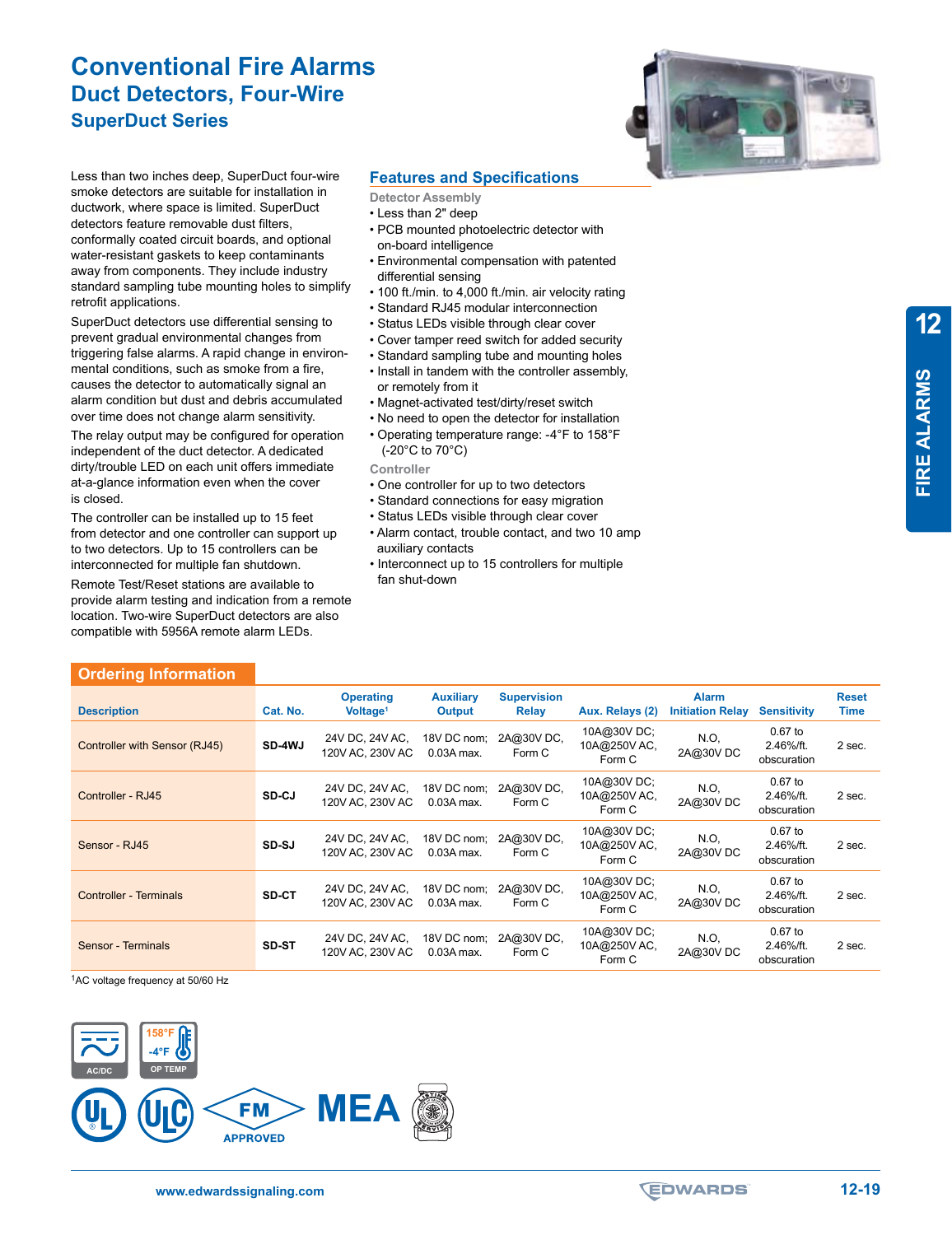# **Conventional Fire Alarms Duct Detectors, Four-Wire SuperDuct Series**

| <b>Accessories</b>                            |                  |
|-----------------------------------------------|------------------|
| <b>Description</b>                            | Cat. No.         |
| 8-inch sampling tube                          | SD-T8            |
| 18-inch sampling tube                         | <b>SD-T18</b>    |
| 24-inch sampling tube                         | <b>SD-T24</b>    |
| 36-inch sampling tube                         | <b>SD-T36</b>    |
| 42-inch sampling tube                         | <b>SD-T42</b>    |
| 60-inch sampling tube                         | <b>SD-T60</b>    |
| 78-inch sampling tube                         | <b>SD-T78</b>    |
| 120-inch sampling tube                        | <b>SD-T120</b>   |
| RJ45 wiring harness kit - 15 ft.              | <b>SD-RJ15</b>   |
| RJ45 wiring harness kit - 10 ft.              | <b>SD-RJ10</b>   |
| RJ45 wiring harness $kit - 5$ ft.             | SD-RJ5           |
| Remote test station, magnetic                 | SD-TRM4          |
| Remote test station, keyed                    | SD-TRK4          |
| <b>Remote LED Alarm Indicator</b>             | 5956A            |
| Protective housing for high<br>humidity areas | <b>SD-PH</b>     |
| Air velocity test kit (stoppers only, etc)    | <b>SD-VTK</b>    |
| Cover gasket kit                              | <b>SD-GSK</b>    |
| Test magnet kit                               | <b>SD-MAG</b>    |
| Replacement PCB/sensor kit (terminals)        | <b>SD-4WPCBT</b> |
| Replacement PCB/sensor kit (RJ45)             | <b>SD-4WPCBJ</b> |
| Replacement RJ45 interconnect cable           | 7140126-01       |

### **Weights and Dimensions**

| Cat. No.       | <b>Approx. Shipping</b><br>Weight (lb.) |
|----------------|-----------------------------------------|
| SD-CJ          | 2.4                                     |
| SD-SJ          | 2.4                                     |
| SD-4WJ         | 3.7                                     |
| SD-CT          | 2.4                                     |
| SD-ST          | 2.4                                     |
| SD-T8          | 0.5                                     |
| <b>SD-T18</b>  | 1.5                                     |
| <b>SD-T24</b>  | 1.1                                     |
| <b>SD-T36</b>  | 3.0                                     |
| <b>SD-T42</b>  | 3.5                                     |
| <b>SD-T60</b>  | 5.8                                     |
| <b>SD-T78</b>  | 4.1                                     |
| <b>SD-T120</b> | 11.5                                    |

**12**